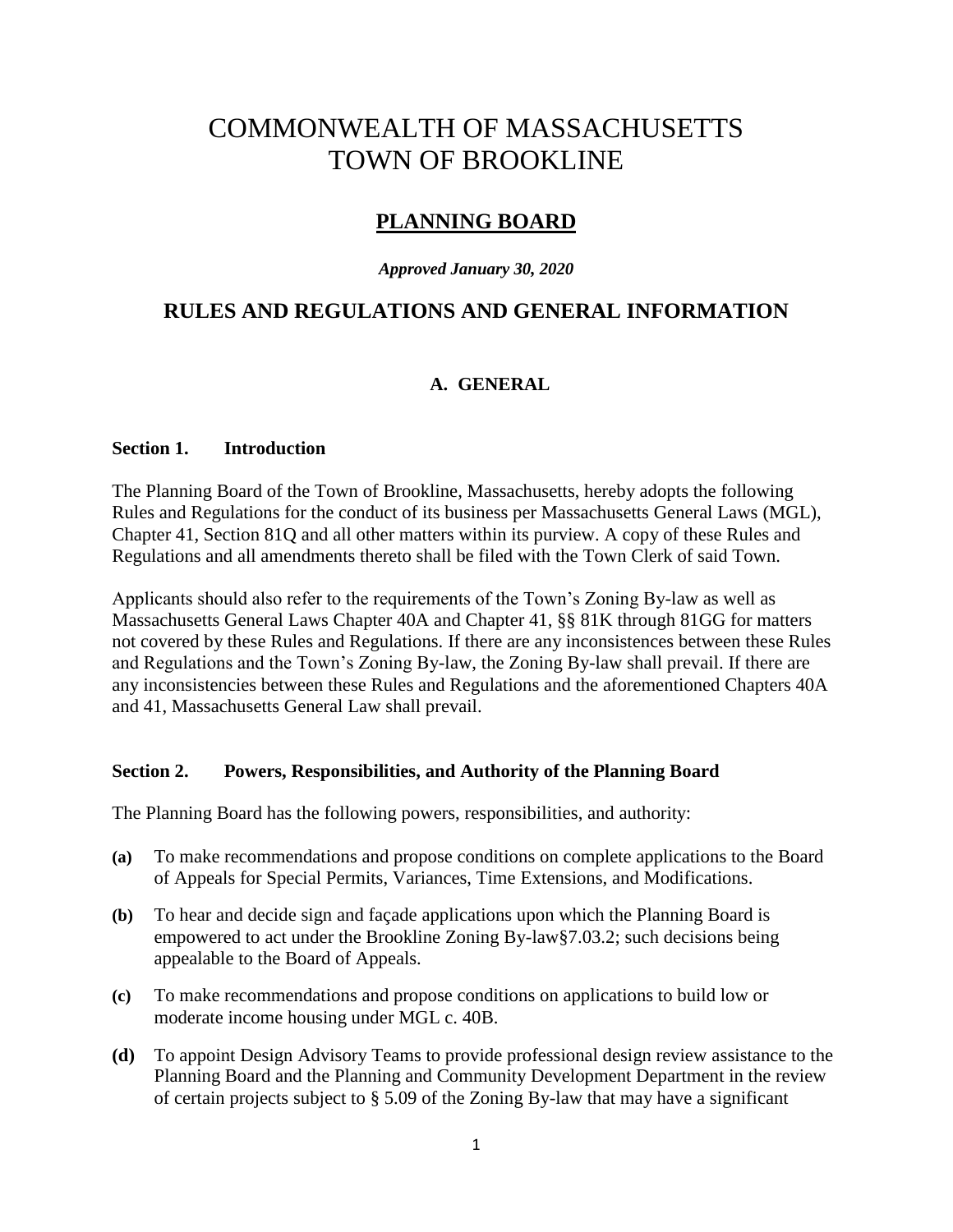impact on the character of the surrounding area.

- **(e)** To adopt Design Guidelines for specific areas of town, per §5.09.4.n of the Zoning By-law, after public notice and hearing, in order to promote building design compatible with the character of the town and its neighborhoods.
- **(f)** To make careful studies and prepare plans of the resources, possibilities and needs of the Town, per MGL c. 41 §81C.
- **(g)** To make and adopt a Master or Comprehensive Plan for the Town, per MGL c. 41 §81D, and update such plan periodically.
- **(h)** To review and endorse Approval Not Required (ANR) Plans, in accordance with MGL c. 41 §81P.
- **(i)** To adopt and amend, from time to time, rules and regulations relative to subdivision control in accordance with MGL c. 41 §81Q. (See Subdivision Regulations, Brookline, MA, adopted by the Planning Board, June 12, 1968, and revised March 1, 1990.)
- **(j)** To approve preliminary and definitive subdivision plans in accordance with MGL c. 41 §§81S and 81T and in accordance with the previously adopted and amended Subdivision Regulations for Brookline.
- **(k)** To make recommendations to Town Meeting in accordance with MGL c. 40A on proposed zoning amendments submitted as warrant articles.
- **(l)** To review and make recommendations to Department Heads, Division Heads, the Town Administrator's Office and Town Meeting on the Capital Improvement Program.
- **(m)** To serve on or attend other Town boards and committees as representatives or liaisons of the Planning Board.

## **Section 3. Conflict of Interest and Recusals**

All Planning Board members shall abide by the Massachusetts Conflict of Interest and Ethics Laws and Guidelines (MGL c. 268A), and shall consult with Town Counsel and/or the State Ethics Commission for guidance. If a member should miss the testimony presented at a public meeting related to an application, that member may recuse him or herself from the discussion and any vote held at a continued meeting on that application.

#### **Section 4. Official Opinion**

No member of the Board shall purport to express the official position or opinion of the Board, except in accordance with a specific vote of the Board. Personal opinions or beliefs shall be clearly identified as such.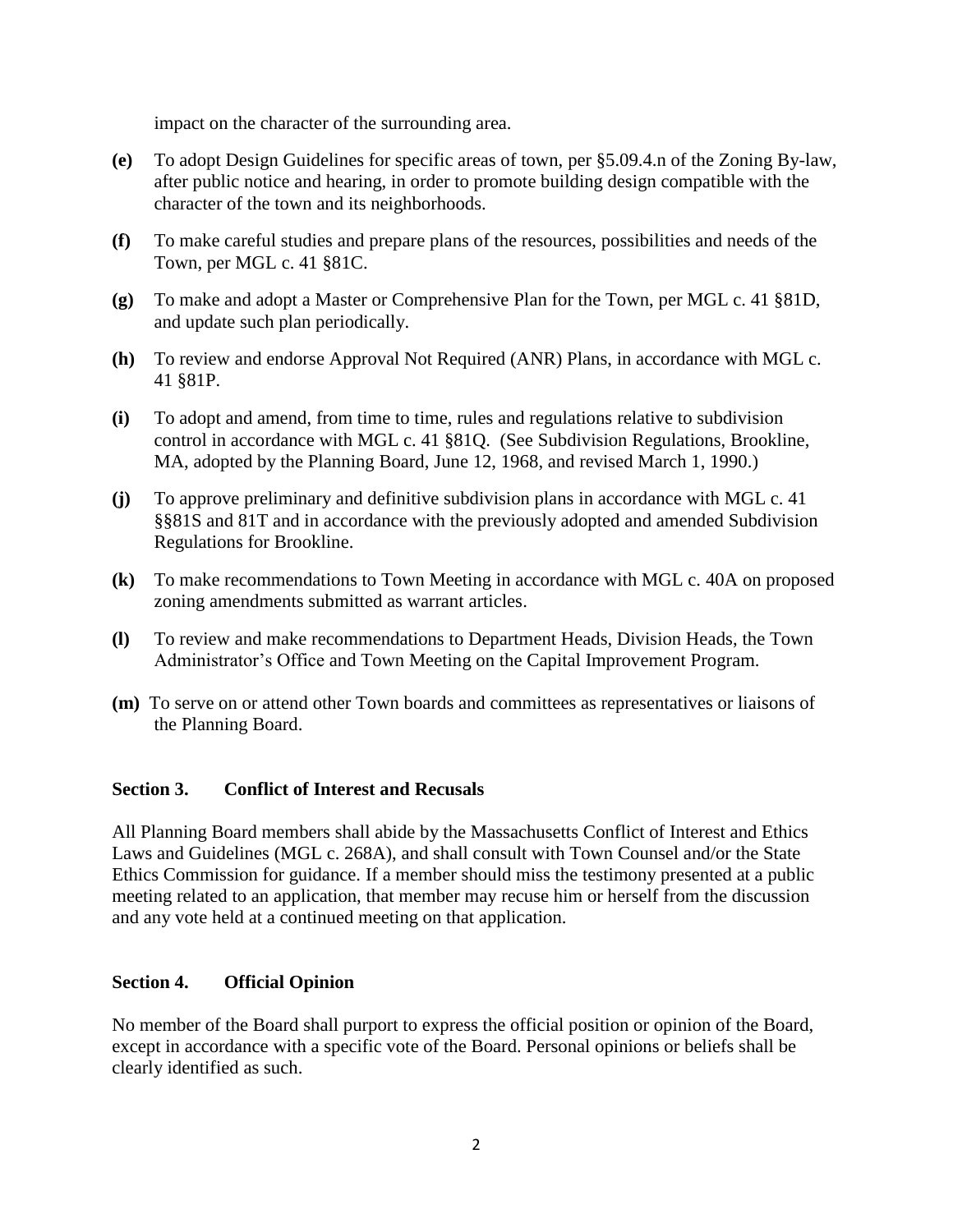## **B. BOARD ORGANIZATION**

#### **Section 1. Appointment**

The Select Board shall appoint seven members in five-year staggered terms to serve on the Planning Board in accordance with MGL c. 41 §81A.

#### **Section 2. Elections**

Annually, at a meeting scheduled in the month of September, the Planning Board shall elect a Chair and a Clerk for a one-year time period.

#### **Section 3. Powers and Duties of the Chair**

The Chair shall preside over all meetings and hearings of the Board. Subject to the rules as stated herein, the Chair shall determine the procedures of the meeting and decide all points of order, unless overruled by a majority of the Board in session at the time; shall supervise the work of the Board; arrange for necessary help; and exercise general supervision over the Board's activities.

## **Section 4. Powers and Duties of the Clerk**

The Clerk shall act as Chair in the event that the Chair is absent, disabled, does not participate in a particular matter or is otherwise unable to perform his or her duties. In the event that neither the Chair nor the Clerk is available for a meeting/hearing on a particular matter, the Chair or Clerk shall, in advance, designate a regular member to act as chair for that meeting.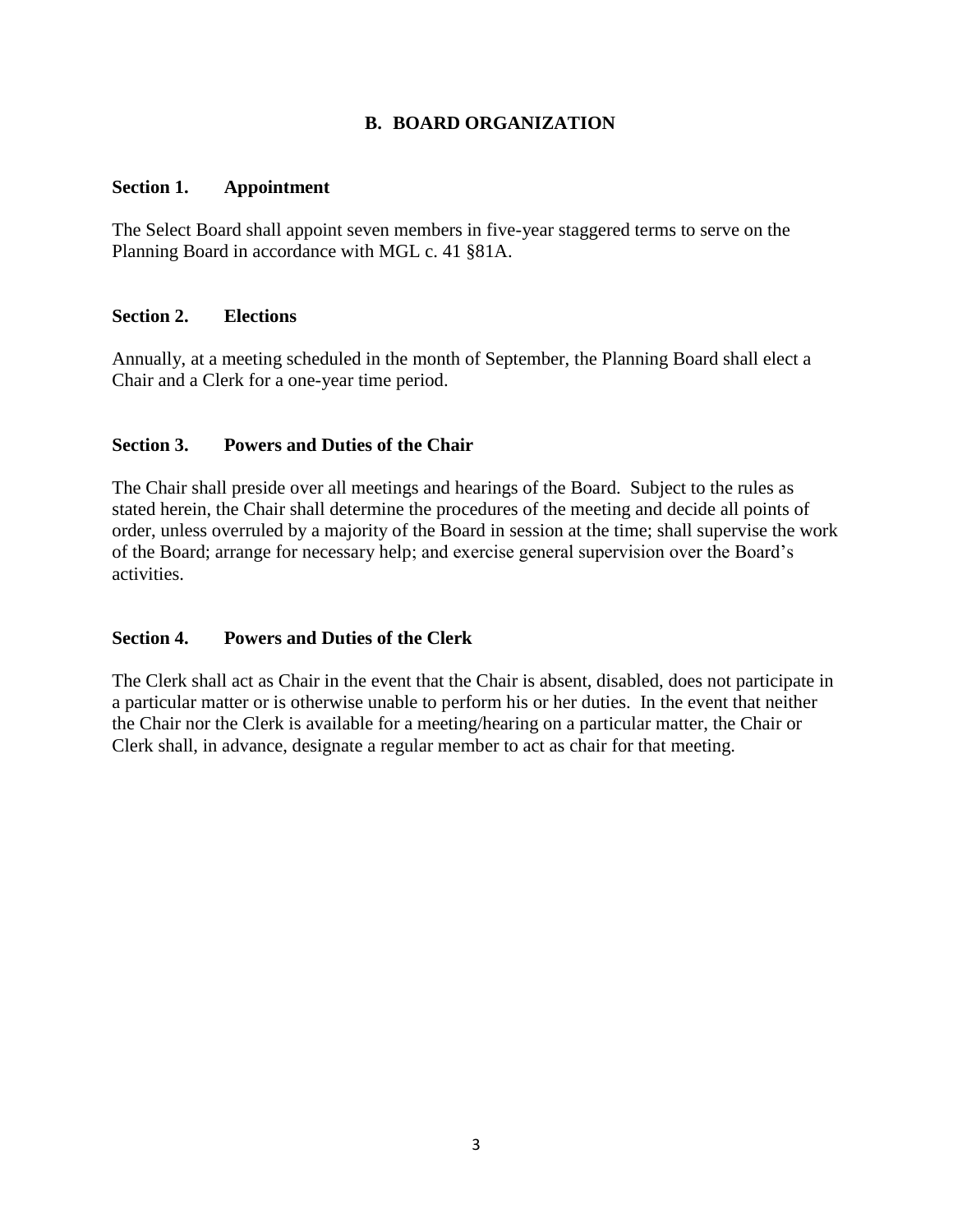## **C. NOTICE FOR PUBLIC MEETINGS AND PUBLIC HEARINGS**

#### **Section 1. Introduction**

When matters before the Planning Board that require notice to parties in interest appear on a Planning Board agenda, the Department of Planning and Community Development shall arrange notice to such parties in interest according to the procedures set forth in this section and in conformance with statutory requirements. The following instructions are for the general information of all appellants, applicants, petitioners, and the general public.

## **Section 2. Parties in Interest**

Depending on the nature of the application before the Planning Board, "parties in interest" may include any combination of the following:

- **(a) Parties in interest (as defined under MGL c. 40A §11)**. This includes the petitioner, direct abutters, owners of land directly opposite on any public or private street or way, and abutters to the abutters within three hundred feet of the property line of the petitioner as they appear on the most recent applicable tax list. In the case of Public Hearings, if the subject property is within three hundred feet of the town line, parties in interest will also include the Planning Board of all abutting municipalities.
- **(b) Town Meeting members**. This includes each elected Town Meeting member for the precinct in which a subject property or proposal is located and each elected Town Meeting member within all immediately adjoining precincts.
- **(c) Neighborhood Associations**. This includes all neighborhood associations registered with the Department of Planning and Community Development and all neighborhood associations specified on the Planning Board interoffice and distribution lists which may be amended from time to time. The Department of Planning and Community Development shall annually request email distribution lists from the Brookline Neighborhood Alliance to ensure an updated contact list.
- **(d) Interested Individuals**. Interested individuals includes all members of the public who have opted to received "Planning Board" notices through the Town's electronic notification system. The Department of Planning and Community Development shall ensure that all agendas and other notices include a statement encouraging interested individuals to sign up for the Town's electronic notification system in order to receive timely updates on matters before the Board.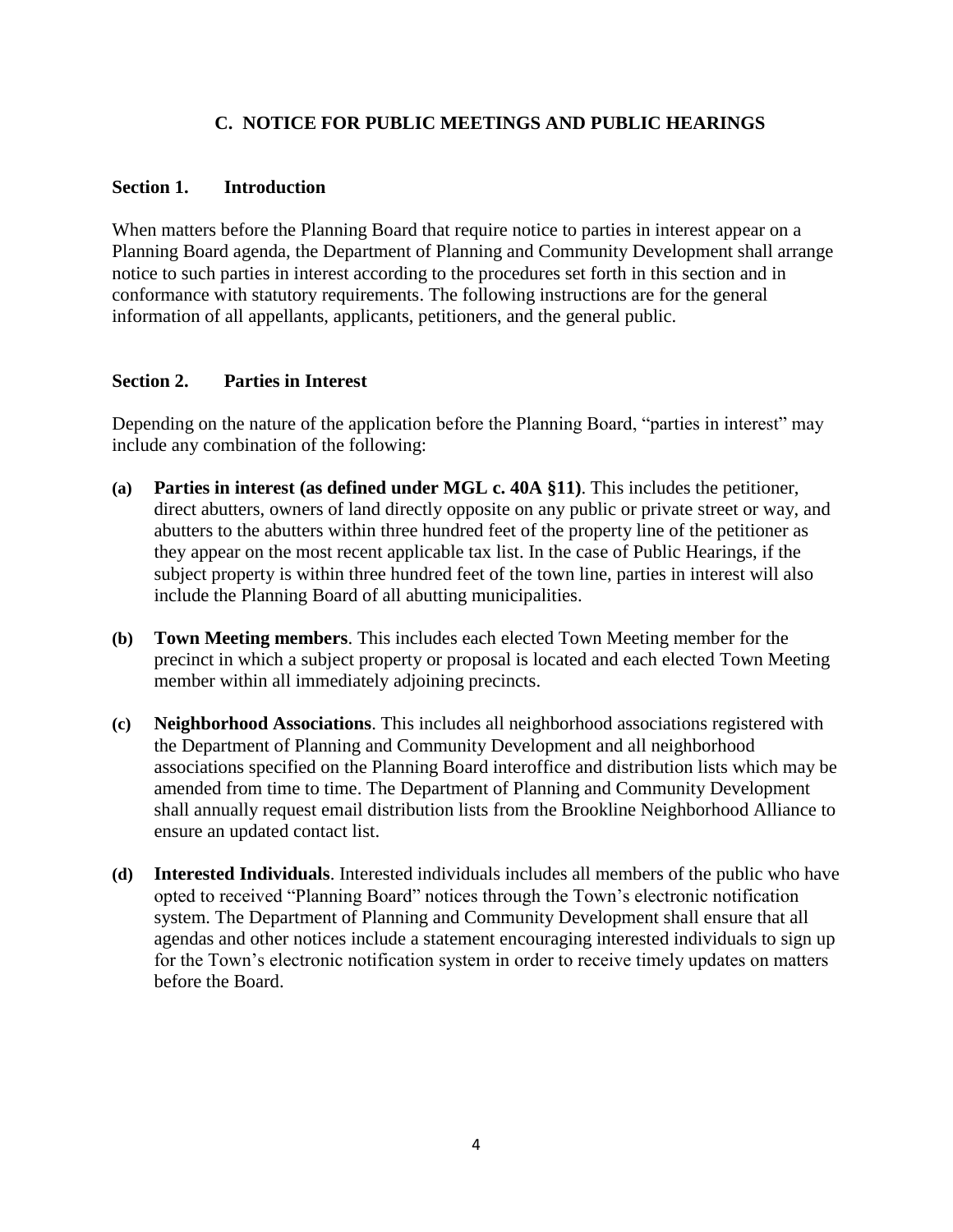#### **Section 3. Types of Notice**

Depending on the nature of the application before the Planning Board, one or more of the following types of notice may be provided to the public. See Section E. Applications below for the types of notice that are provided for each application type.

- **(a) Notice in Local Paper**. Notice for some public hearings will be published in a newspaper of general circulation in the town, as required, either once in the week prior to the hearing, or once in each of two successive weeks, the first publication not less than 14 days before the hearing date.
- **(b) Notice to Abutters.** Notice for some public hearings and public meetings will be sent to *Parties in interest* by mail.
- **(c) Notice to Town Meeting Members and Others.** Notice for some public hearings and public meetings will be sent by email or mail at least seven days before any Planning Board meeting on an application to all *Town Meeting members* and to all *Neighborhood Associations*.
- **(d) Notice to Interested Individuals.** *Interested Individuals* will receive notice by email when a Planning Board agenda is posted to the Town Calendar.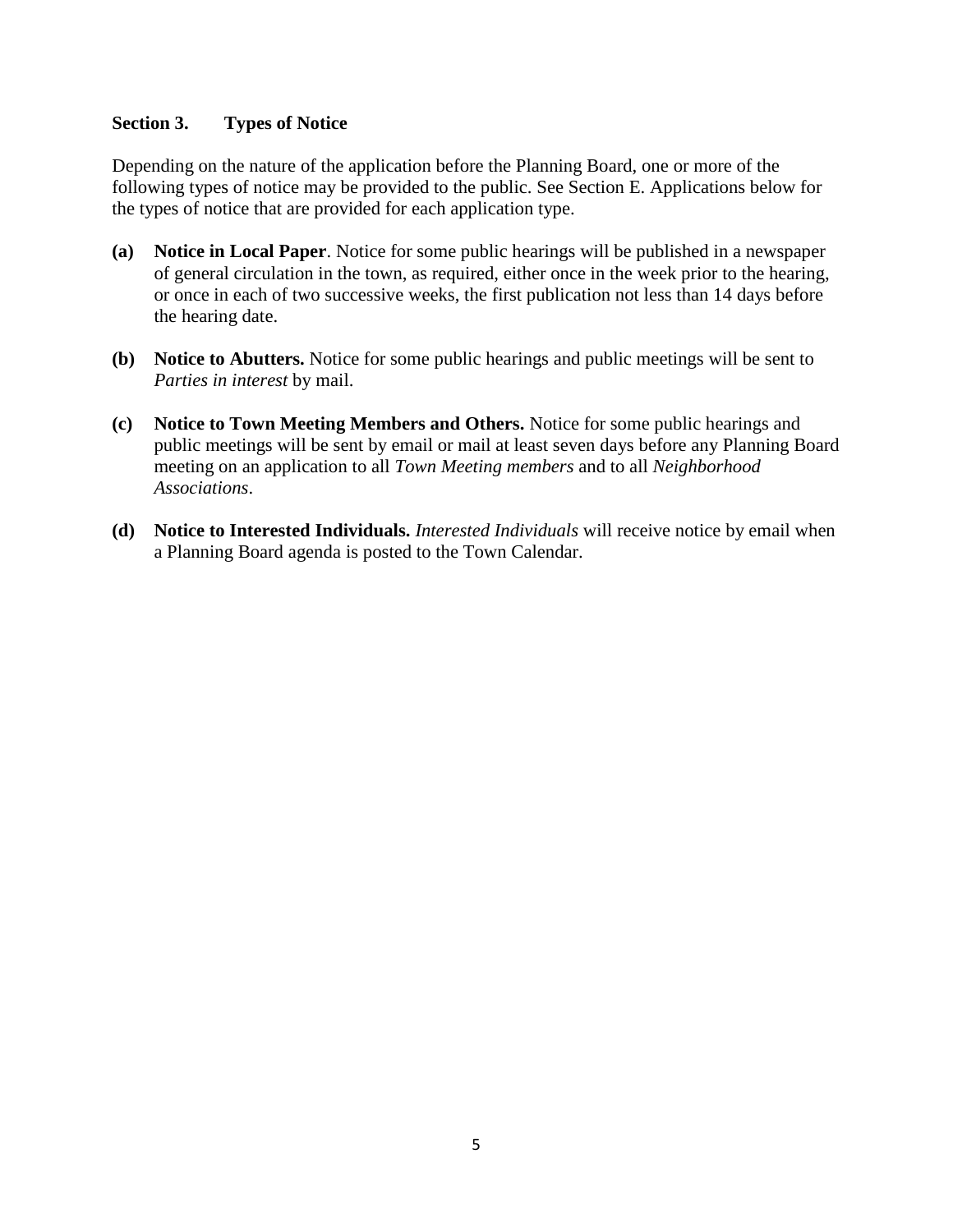#### **D. PUBLIC MEETINGS AND PUBLIC HEARINGS**

#### **Section 1. Quorum**

A quorum for all of the Planning Board activities shall consist of a majority of the current active Planning Board members.

#### **Section 2. Vote**

A valid vote shall be a simple majority of the members present, as long as there is a quorum. A tie vote shall be recorded as such.

#### **Section 3. Scheduling**

Regular meetings on Board of Appeals cases or hearings on proposed zoning amendments shall be held on Thursday evenings as needed and shall commence no earlier than 7:00 P.M. at Town Hall or other location as set forth in the notice for the meeting/hearing. Regular meetings on Sign and Facade cases shall be held on Wednesday mornings as needed and shall commence at 8:15 A.M. at Town Hall or other location as set forth in the notice for the meeting. If any meeting/hearing date falls on a holiday or a conflict arises, the Board may designate an alternate day or time to meet. Special meetings and hearings may be called by the Chair, the Clerk in the Chair's absence, or a majority of the Board. Notice of special meetings/hearings shall be mailed, posted, and published as required by law and these Rules and Regulations.

#### **Section 4. Open Meeting Laws and Public Access to Plans/Documents**

All meetings shall be open to the public in accordance with the Open Meeting Law (MGL c. 30A §§18-25). Materials distributed to the Planning Board shall be available to the public on the Town Website and, in order to provide adequate notice about development projects that have applied for Special Permits, Variances, Time Extensions and Modifications, the Planning Board shall ensure that agendas for meetings or hearings related to such projects shall include an electronic webpage link to the latest submitted materials relevant to the proposed project as well as a recommendation that anyone interested in securing timely information from the Planning and Community Development Department relative to the proposal sign up for the Town's electronic notification system.

#### **Section 5. Record of Meeting**

Minutes of all Board meetings shall be taken, posted on the Town website in a timely manner, and made available to the public within a reasonable time upon request.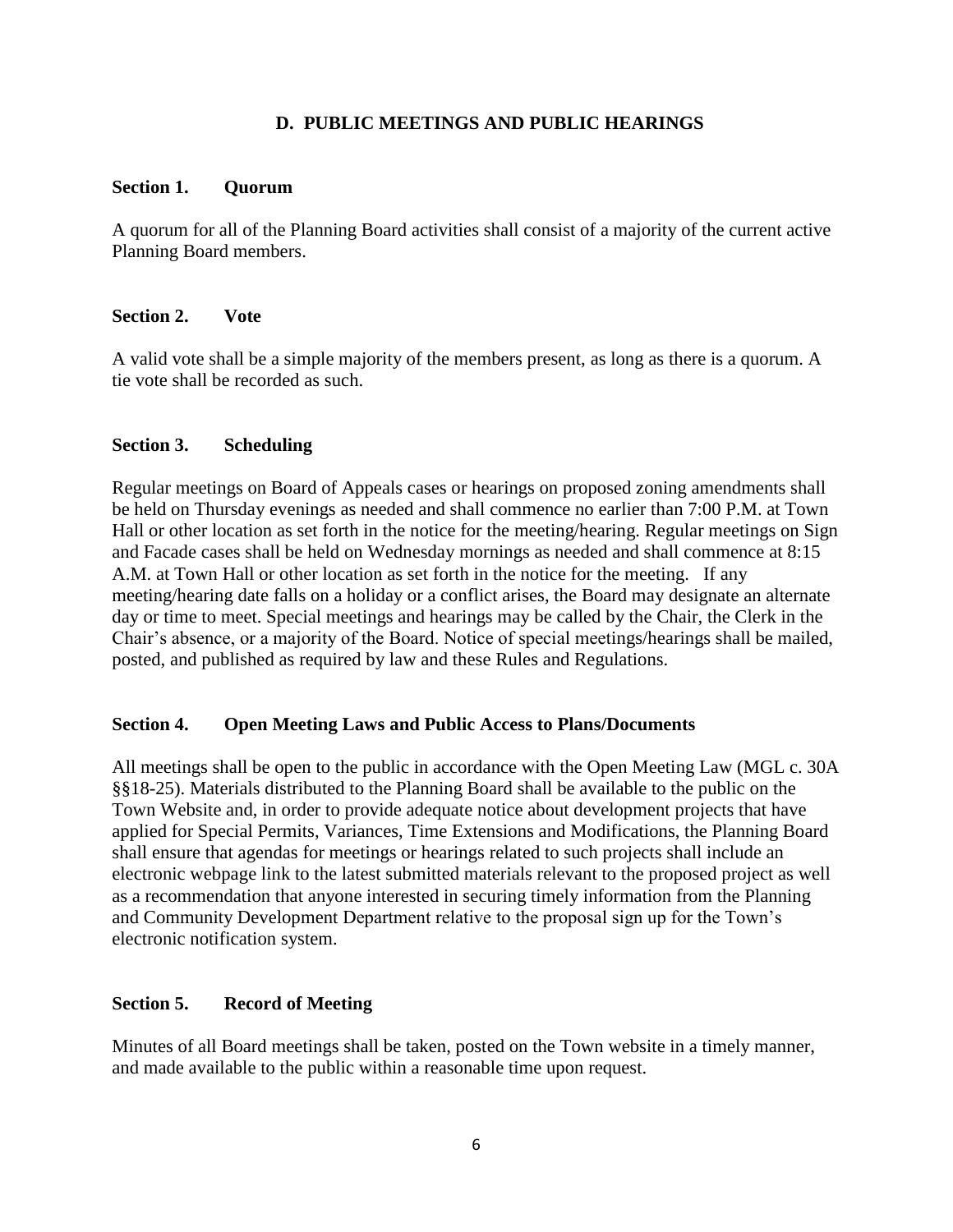#### **Section 6. Public Forums**

On not less than a quarterly basis, Planning Board meetings will begin with a public forum to which the public is invited to comment on planning issues not on the agenda.

#### **Section 7. Revisions**

If an applicant elects to present new or revised materials at a Planning Board meeting/hearing, said applicant is strongly encouraged to email those materials to the Planning and Community Development Department at least 72 hours in advance of the meeting/hearing. The Department will notify subscribers to the Town's electronic notification system upon receipt of revised or supplemental materials. The Planning Board reserves the right to continue a meeting/hearing or recommend denial if an applicant presents materials that, per the discretion of the Planning Board, are different from the last version submitted to the Planning Board in a timely manner as set forth above.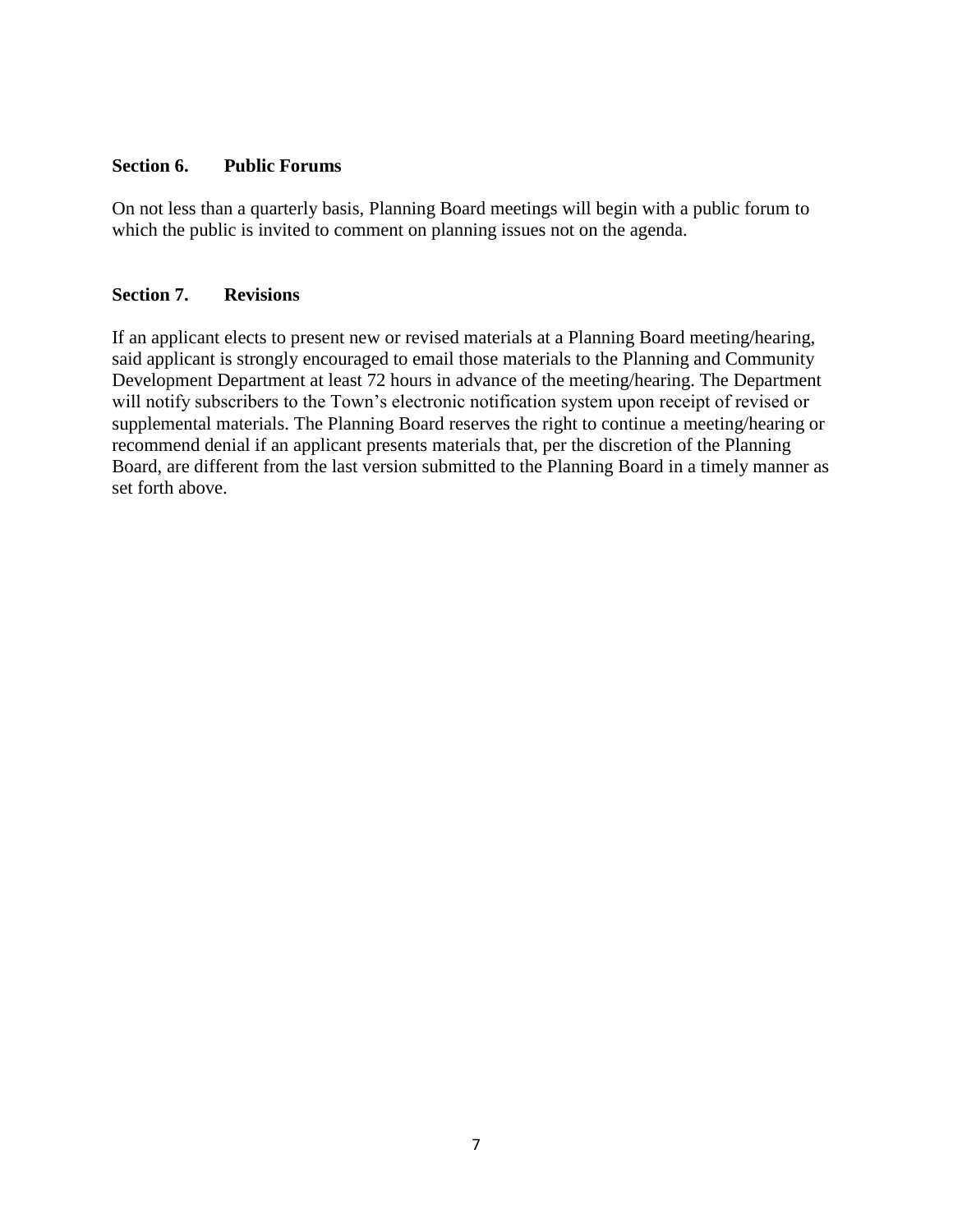## **E. APPLICATIONS**

#### **Section 1. Recommendations on Special Permits and Variances**

The Planning Board is responsible for making recommendations and proposing conditions on complete applications to the Board of Appeals for Special Permits, Variances, Time Extensions and Modifications.

- **(a) Notice.** Meetings in which the Planning Board will review and make recommendations on such applications will be noticed. *Notice to Abutters*, *Notice to Town Meeting Members and Others* and *Notice to Interested Individuals* will be provided, as detailed in *Section C, "Notice for Public Meetings and Public Hearings."*
- **(b) Submittal Requirements.** Submittal requirements for Special Permits and Variances are set forth in the Zoning Board of Appeals' Rules and Regulations, which are available in the Planning and Community Development Department, and also in the Planning and Community Development Department's *Guide to Special Permit/Variance Process*.
- **(c) Conservation Commission Jurisdiction.** When an applicant requires approval of a special permit and/or variance from the Board of Appeals and also requires approval from the Conservation Commission, he or she should meet with the Planning and Community Development Director or designee to discuss the needed relief and coordination of the approval process.
- **(d) Preservation Commission Jurisdiction.** When an applicant requires approval of a special permit and/or variance from the Board of Appeals and also requires approval from the Preservation Commission or a determination by the Preservation Staff of the Department of Planning and Community Development, the applicant should meet with the Planning and Community Development Director or designee to discuss the needed relief and coordination of the approval process.

## **Section 2. Preliminary and Definitive Subdivisions; Approval Not Required (ANR) Plans**

The Planning Board reviews and endorses Approval Not Required plans, reviews and approves preliminary and definitive subdivision plans, and adopts and amends rules and regulations relative to subdivision control.

- **(a) Subdivision Regulations.** Rules and regulations for preliminary and definitive subdivision plans have been adopted by the Planning Board on June 12, 1968, and revised March 1, 1990, and January 3, 2013, in accordance with MGL c. 41 §81Q.
- **(b) Notice.** Public hearings in which the Planning Board will review and approve subdivision plans will be noticed. *Notice in Local Paper*, *Notice to Abutters*, and *Notice to Interested*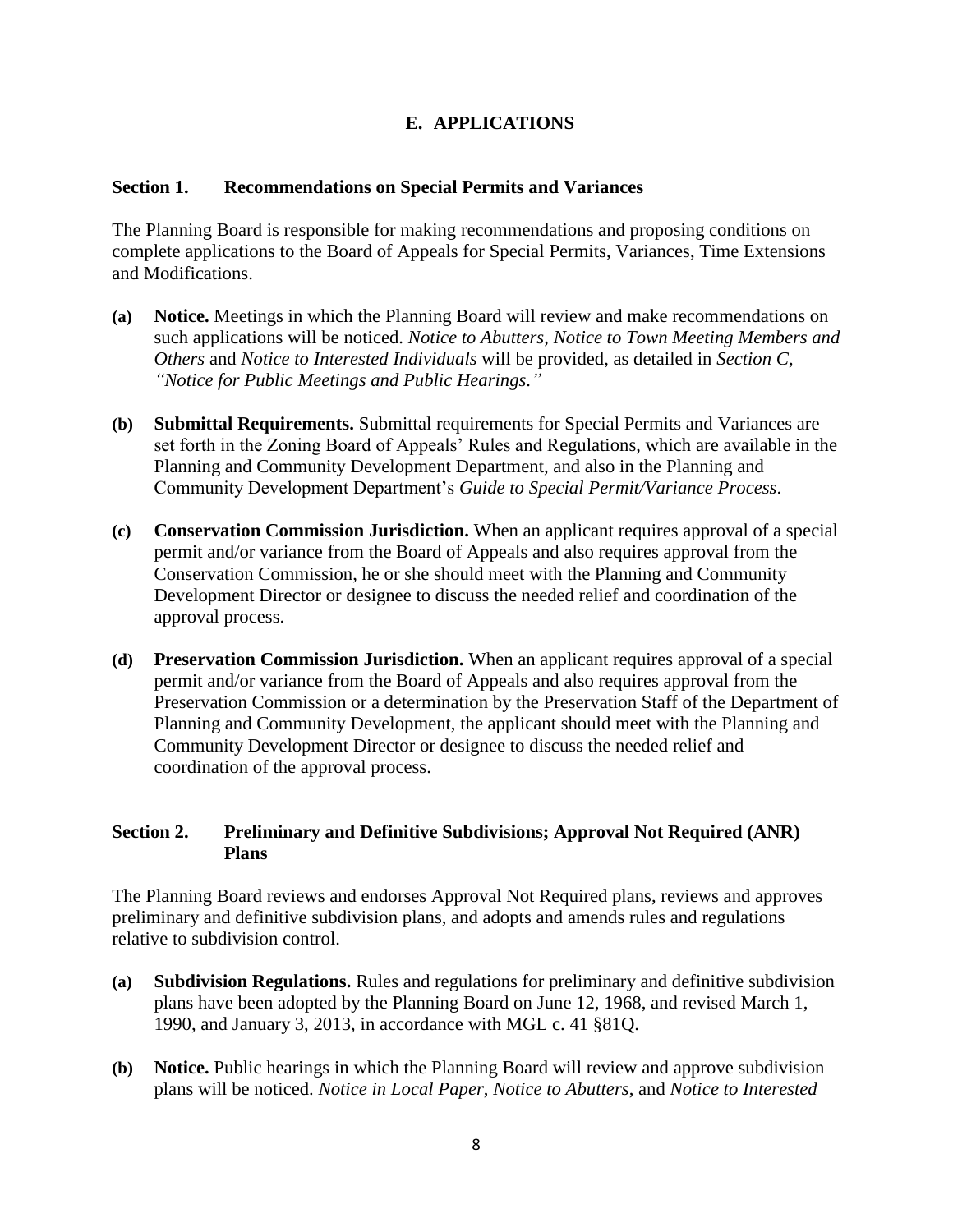*Individuals* will be provided, as detailed in *Section C, "Notice for Public Meetings and Public Hearings"* and as required by MGL c. 41 §81T. Meetings in which the Planning Board will review and endorse Approval Not Required plans will not be noticed.

- **(c) Submittal Requirements.** Submittal requirements for subdivision plans are set forth in the Town's subdivision rules and regulations, which are available in the Planning and Community Development Department. The following is required for Planning Board endorsement of an Approval Not Required (ANR) plan in accordance with MGL c. 41 §81T: submission to the Planning and Community Development Department, with written notice to the Town Clerk that such plan has been submitted; an application and fee; a mylar plan and three copies; and an electronic plan (in PDF format).
- **(d) Endorsements for ANR plans.** Within 21 days of filing, the Planning Board at a public meeting shall determine whether or not it should endorse the plan as a plan not requiring approval under Subdivision Control Law.

#### **Section 3. Signs and Façades**

The Planning Board hears and decides on sign and façade applications.

- **(a) Submittal Requirements.** The applicant shall submit a sign/façade application to the Planning and Community Development Department using the online permitting system which shall include property information, a required fee and a sign package with dimensioned plans of the proposed sign and/or facade alterations, photographs showing the existing building or site, and any other material as may be required by the Planning Board.
- **(b) Notice.** Meetings where the Planning Board will review and approve sign and façade review applications will be noticed. *Notice to Town Meeting Members and Others* and *Notice to Interested Individuals* will be provided, as detailed in *Section C, "Notice for Public Meetings and Public Hearings."*
- **(c) Planning Board.** Upon receipt of a sign/façade application, the Planning Department staff shall refer the application along with its recommendations and accompanying material to the Planning Board for review at the next available public sign/façade meeting. The Planning Board shall review each application at the public meeting and issue its recommendations. The recommendations shall be based on the provisions of Article VII of the Zoning By-law, the Community and Environmental Impact and Design Standards in § 5.09 and any such design guidelines as the Planning Board may adopt.
- **(d) Administrative Approval.** Within ten working days of receipt of an application, the Planning Department staff may administratively approve an application only if it solely relates to either an in-kind or substantially similar replacement of an existing sign following the guidelines of the Planning Board with respect to size, color, number, style, location and illumination. The address and a description of all administratively approved signs shall be noticed in the next Planning Board sign/façade review agenda. Upon receipt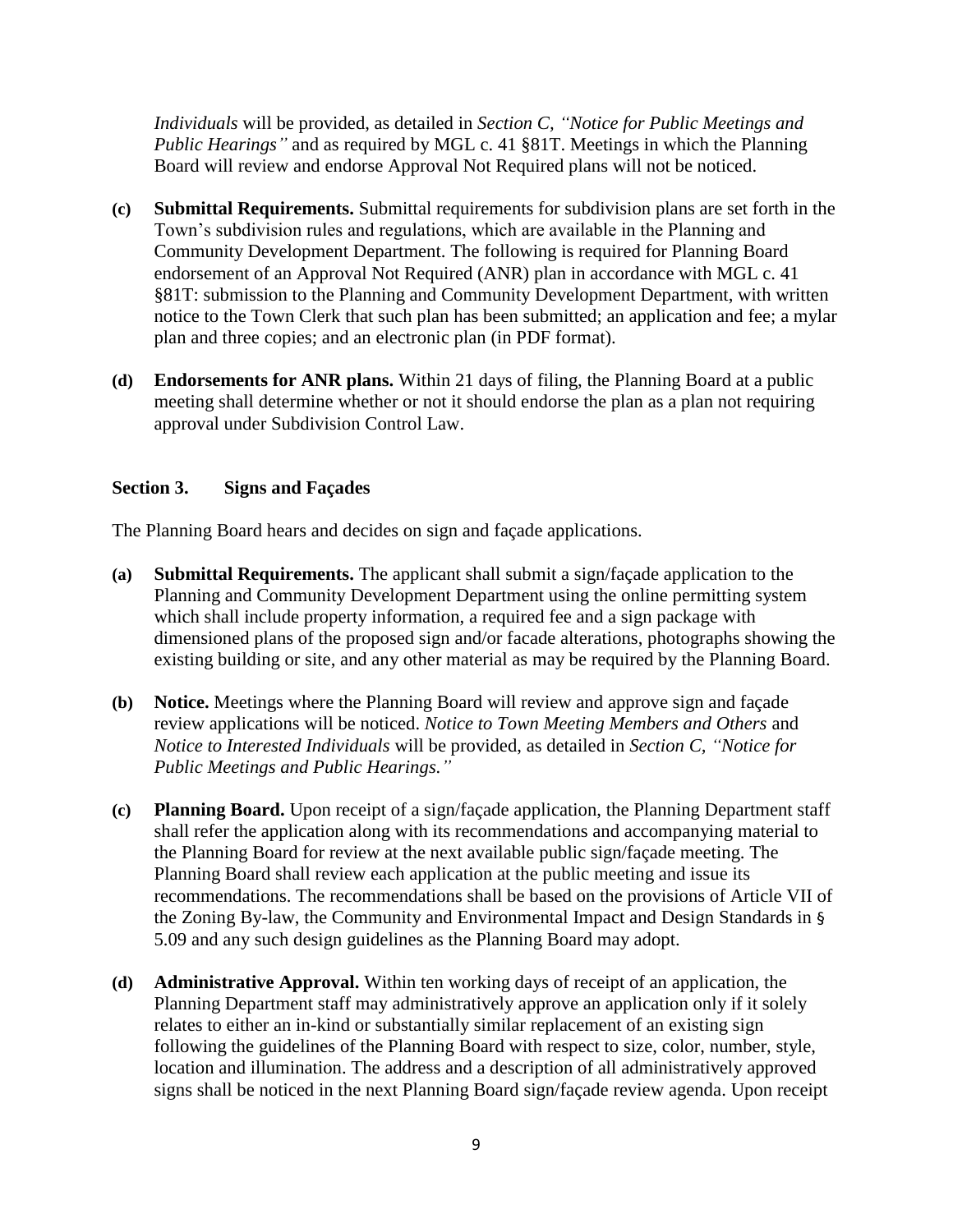of the notice of administrative approval, the Building Commissioner may issue a permit for a sign which conforms to the administrative approval; regulations of the Zoning By-law and such other technical requirements as are within the Building Commissioner's jurisdiction.

**(e) Building Permit.** Following a recommendation of approval by the Planning Board or an administrative approval, Planning Department staff shall issue a final stamped version of the sign package to the applicant. The applicant shall use these stamped plans to apply for a sign installation permit and/or building permit from the Building Commissioner using the online permitting system.

If the Planning and Community Development Department fails to issue final stamped plans within thirty days of a Planning Board meeting, the Building Commissioner may issue a permit for a sign installation permit and/or building permit which conforms to the Planning Board's recommendations, the regulations in the Zoning By-law, and such other technical requirements as are within the Building Commissioner's jurisdiction.

**(f) Appeals of Planning Board Decision or Administrative Approval.** If the applicant or any other interested party or any citizen of the Town of Brookline does not agree with the decisions of the Planning Board, the Planning Department staff or other requirements imposed by the Building Commissioner, he or she may appeal to the Board of Appeals within 30 days through the special permit procedure in Article IX of the Zoning By-law.

## **Section 4. Zoning Article Submitted to Warrant for Town Meeting**

The Planning Board makes recommendations to Town Meeting on proposed zoning amendments.

**(a) Notice.** Public hearings in which the Planning Board will discuss zoning articles and solicit public comment will be noticed. *Notice in Local Paper* and *Notice to Interested Individuals* will be provided, as detailed in *Section C, "Notice for Public Meetings and Public Hearings"* and as required by MGL c. 40A §5, when a proposed zoning article would amend the Town's Zoning By-law. *Notice in Local Paper, Notice to Abutters,* and *Notice to Interested Individuals* will be provided, as detailed in *Section C, "Notice for Public Meetings and Public Hearings"* and as required by MGL c. 40A §5, where a proposed zoning article would amend the Town's Zoning Map.

## **Section 5. Major Impact Projects**

**(a) Notice.** Meetings in which the Planning Board will review and make recommendations on such applications will be noticed. *Notice to Abutters*, *Notice to Town Meeting Members and Others*, and *Notice to Interested Individuals* will be provided, as detailed in *Section C, "Notice for Public Meetings and Public Hearings."*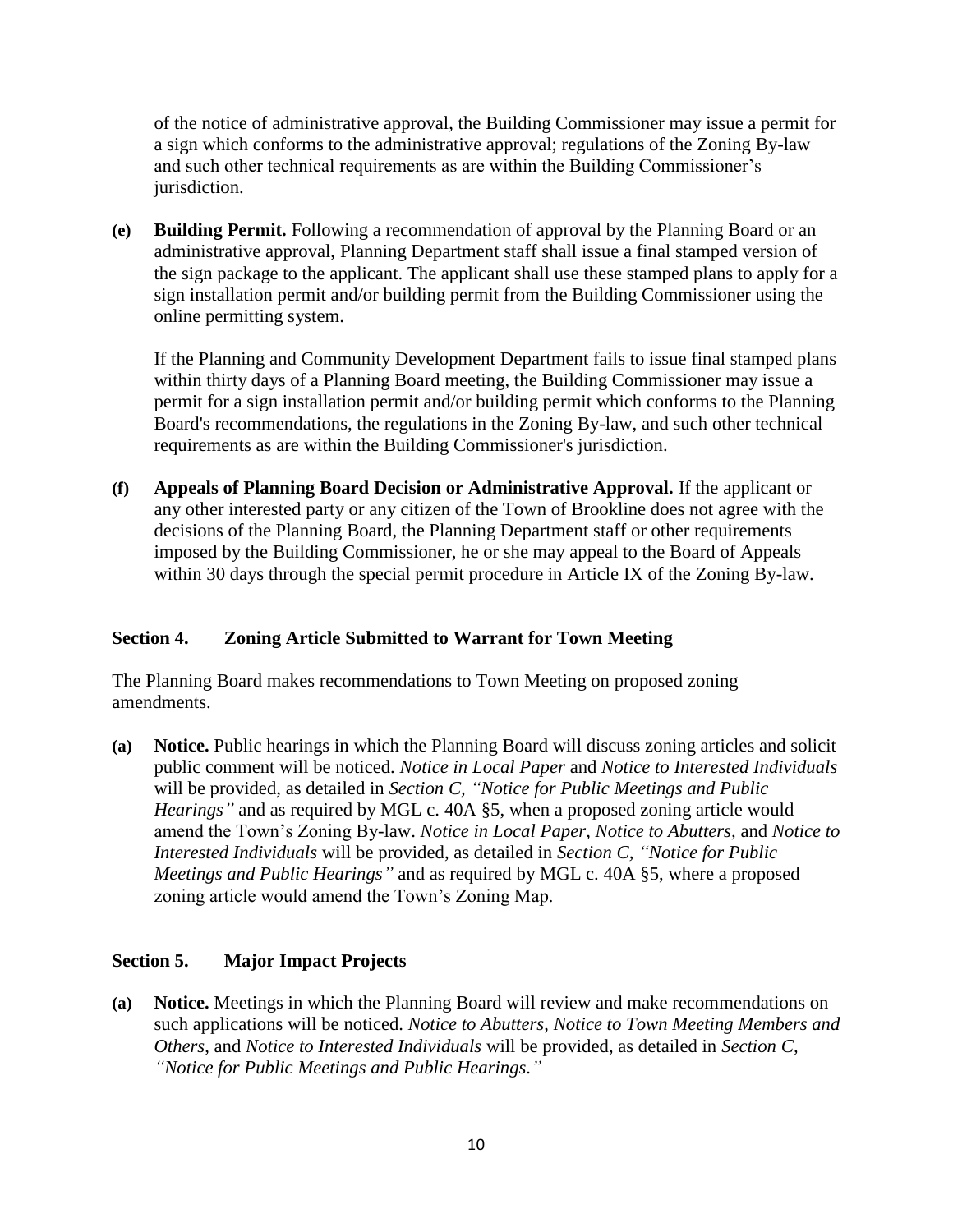- **(b) Pre-application Meetings.** Pursuant to § 5.09.3.a.and b. of the Zoning By-law, an applicant of a Major Impact Project, prior to a formal submission to the Building Commissioner, shall consult with the Building Commissioner and Planning and Community Development Director or designee for technical advice relative to the community and environmental impact and design review standards of this section and to determine if the Planning Board has adopted design guidelines which pertain to the proposed project. Further, the applicant shall meet with the Director of Engineering and Transportation and the Planning and Community Development Director or their respective designees for advice on the preparation of any required transportation studies.
- **(c) Neighborhood Meetings.** The applicant shall schedule and hold at least one neighborhood meeting and make a good faith effort to notify abutters, tenants of abutters, Town Meeting Members, neighborhood associations and other interested citizen groups to review the project plans; and actively promote citizen involvement throughout the review process. For Major Impact Projects, the meeting shall be convened prior to the Planning Board's preliminary meeting as required by § 5.09.3.a.2.b.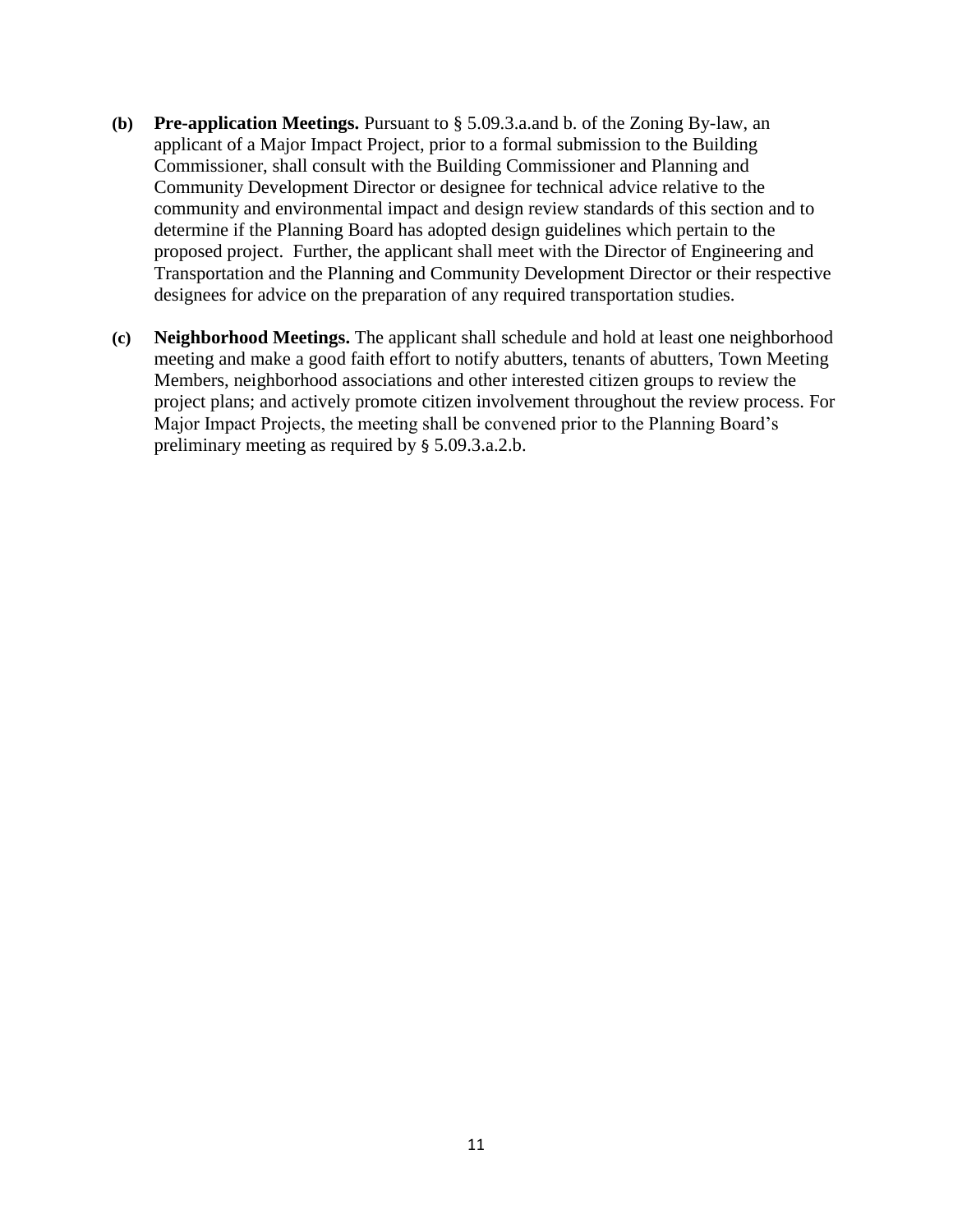## **F. PROJECT REVIEW FEES**

## **Section 1. Employment of Consultants**

In accordance with MGL c. 44 §53G, the Planning Board, acting by and through the Director of Planning and Community Development, may require that applicants pay the reasonable cost for employment of outside consultants to review a proposed project. The Planning Board may use the Project Review Fee to engage experts, other than attorneys, as outside consultants to assist the Planning Board in its review process.

#### **Section 2. Establishment of Special Account**

The Project Review Fee shall be deposited with the Town's Comptroller who shall establish a special account in accordance with MGL c. 44 §53G. Expenditures from this special account may be made at the direction of the Director of Planning & Community Development, under the overall guidance of the Planning Board, without further appropriation. Expenditures from this special account shall be made only for services rendered in connection with a specific project or projects for which a Project Review Fee has been or will be collected from the applicant. Accrued interest may also be spent for this purpose. The consultant's review will not commence until the Director of Planning & Community Development verifies receipt of the project review fee. Failure of an applicant to pay a required Project Review Fee shall be grounds for finding the application incomplete.

#### **Section 3. Reimbursement of Excess Amount**

At the completion of the Planning Board's review of a project, any excess amount in the account, including interest, attributable to a specific project, shall be repaid to the applicant or the applicant's successor in interest. The Planning Board shall provide the applicant or the applicant's successor in interest with a final report of said account. An applicant's successor in interest shall provide the Planning Board with documentation establishing such succession in interest.

## **Section 4. Administrative Appeal**

Any applicant may make a written administrative appeal from the selection of the outside consultant to the Select Board within twenty (20) days after the Planning Board has mailed or hand delivered notice of the selection to the applicant. The grounds for such an appeal shall be limited to claims that the consultant selected has a conflict of interest or does not possess the minimum required qualifications. The minimum qualifications shall consist either of an educational degree in, or related to, the field at issue or three or more years of practice in the field at issue or a related field. The required time limit for action upon an application by the Planning Board shall be extended by the duration of the administrative appeal. In the event that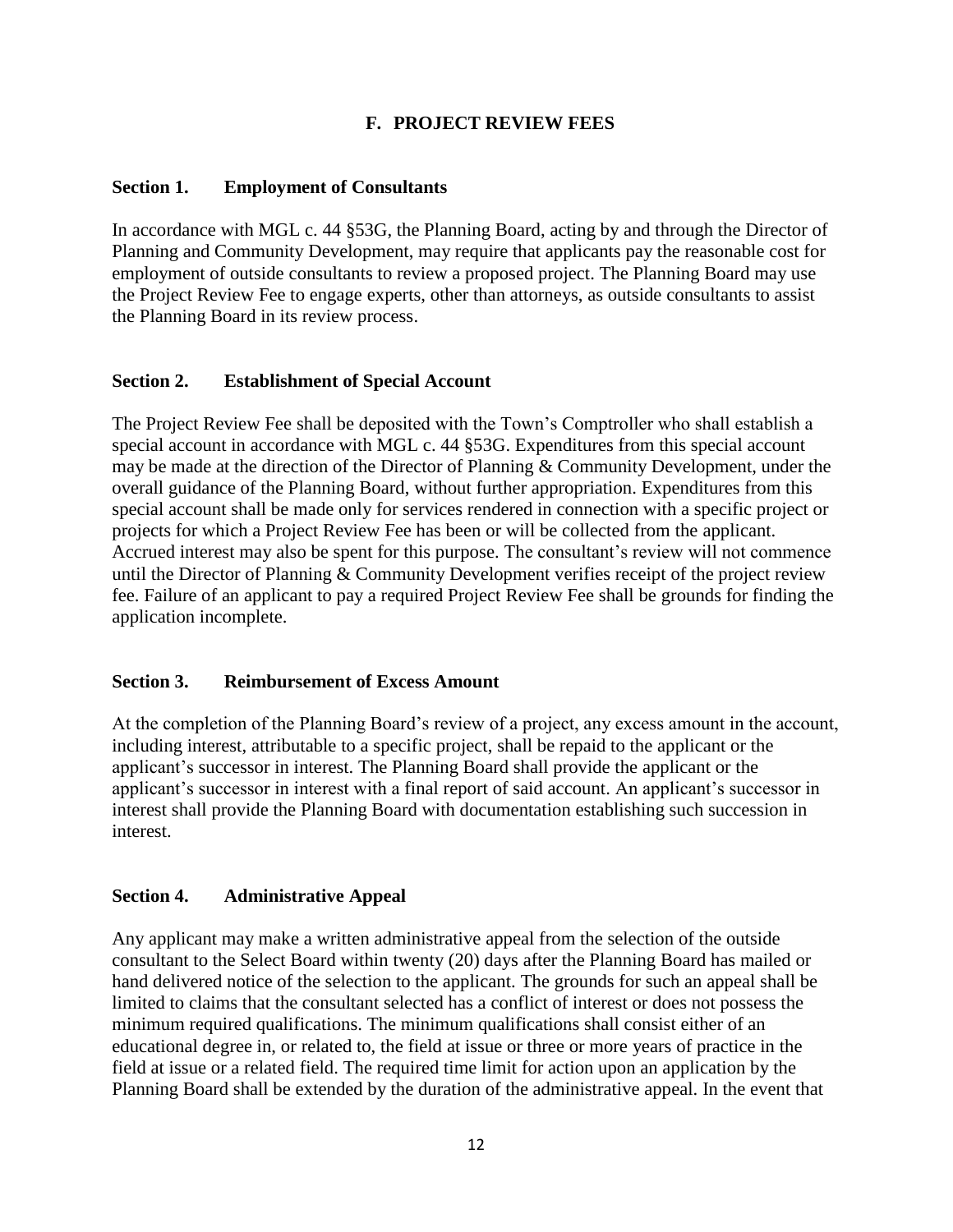no decision is made by the Select Board within one month following the filing of the appeal, the selection made by the Planning Board shall stand.